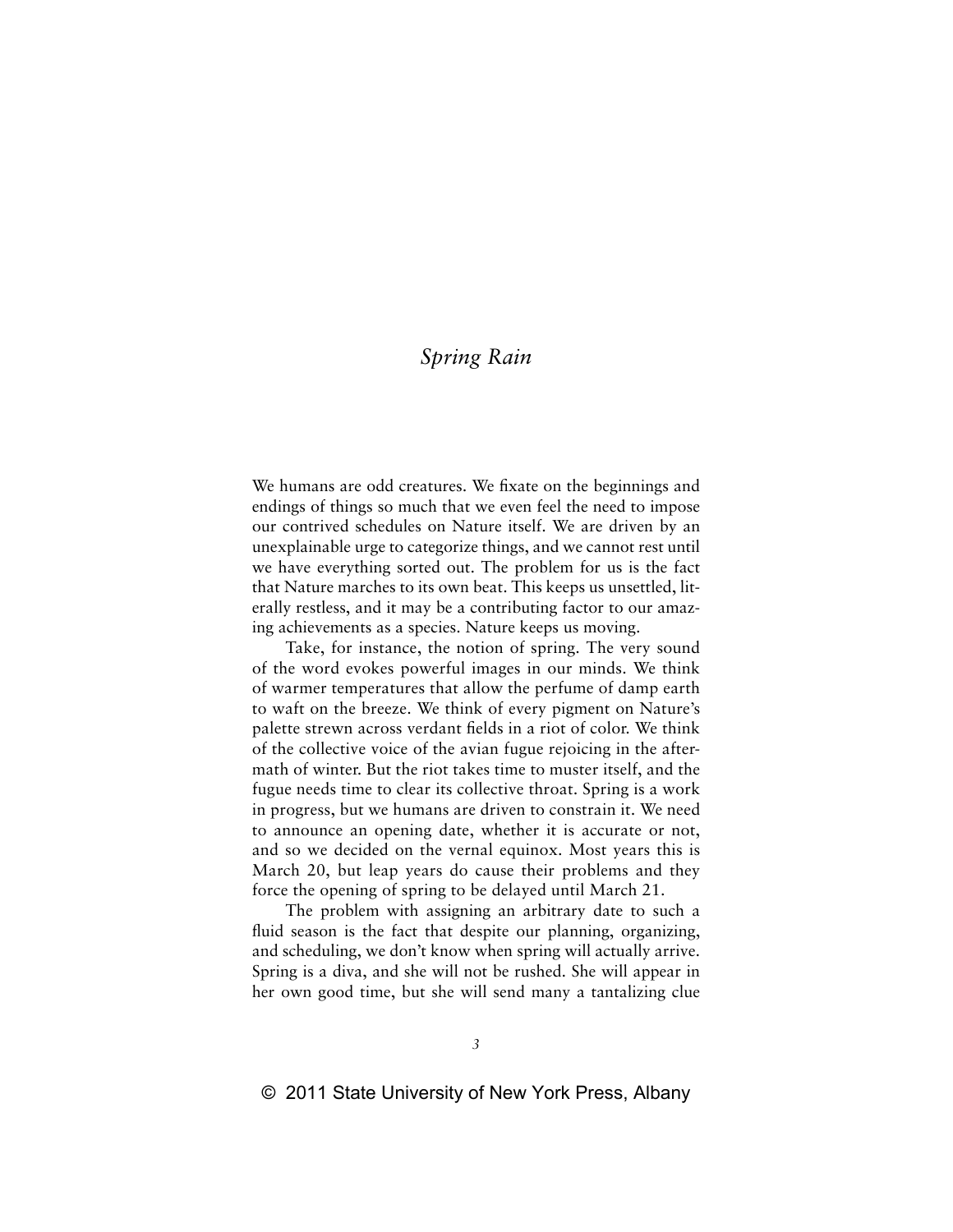#### *Still Speaking of Nature*

that she is on her way. Rather than just winking into view, she will ever so seductively materialize into existence. Long after we have seen her face and heard her voice for the first time, we will suddenly realize that she has been with us for quite a while.

I mentioned earlier that spring was a fluid season, and that was no accident. Spring is best identified with liquid water. After the biting cold of the long dark winter has solidified all but the swiftest-flowing waters, spring surrounds the landscape in the merciful warmth of her embrace and allows the waters to begin to soften. It starts out slowly, as it does every year, and then it grows. I'd like to say that my awareness of this phenomenon is due to my own personal intellect, but that would be boasting just a little too much. There are always signs that spring is on her way, but like the first few drops of spring meltwater, it is often difficult to identify these signs as part of the great spring flood that is to follow.

In January the owls start singing. There are three species of owls that call my neighborhood home, but in January I will hear



*Ripples spread as a gentle rain falls on a rural pond.*

## © 2011 State University of New York Press, Albany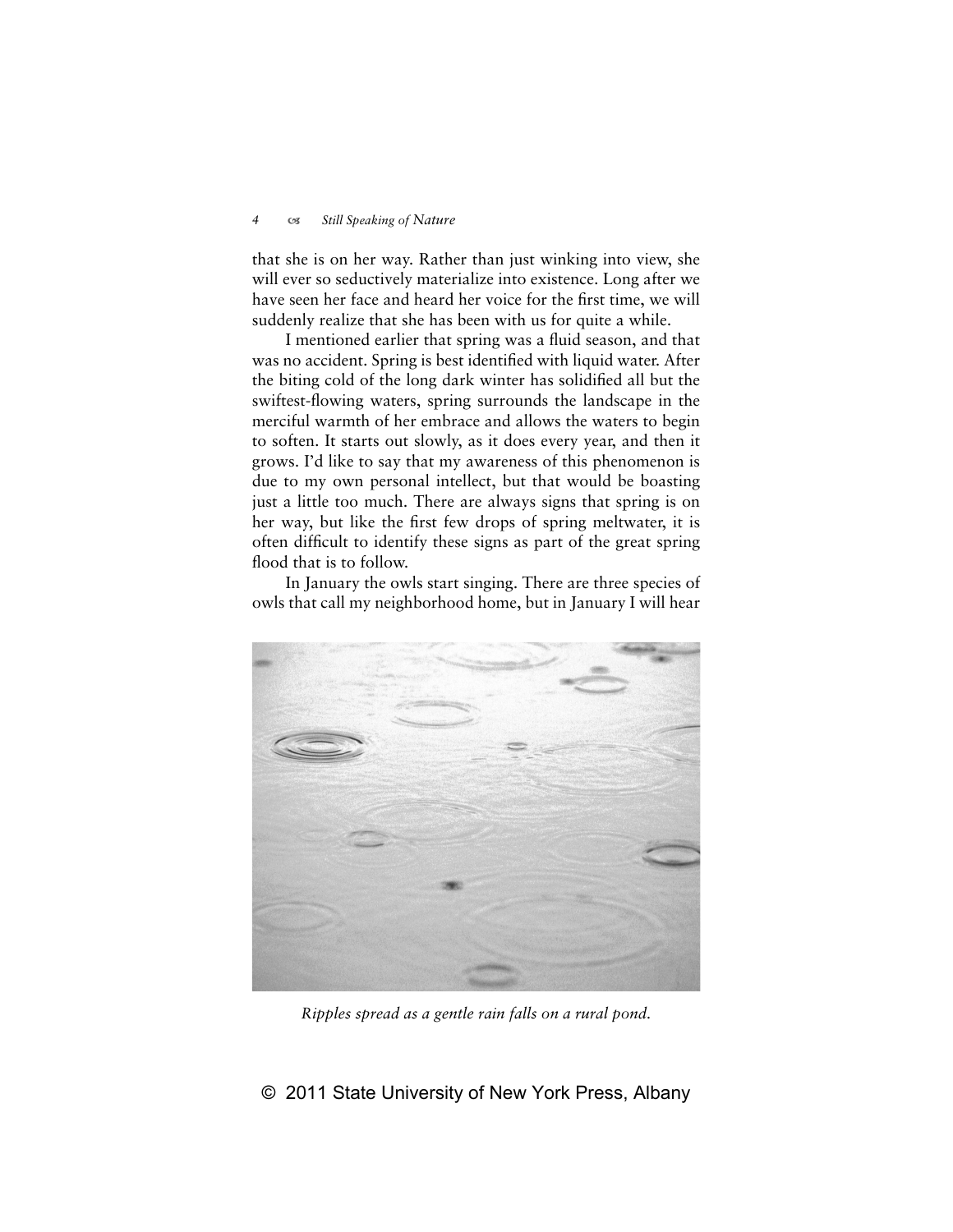only the great horned owl. Why is this? Well, there are actually two reasons. First, there is the simple interaction of the effects of weather on the observer (that would be me). Great horned owls are big birds with loud, deep voices—so deep and so loud that you can even hear them from inside your house. Since winter is cold enough to keep most people inside at night (including me), it stands to reason that I'd hear a great horned owl and not necessarily the others. This is the easiest explanation for the owl songs I hear in January.

Much more complicated is the fact that owls start their courtship in mid winter. This may seem amazingly early for such an event, but it must be remembered that owls tend to be rather large birds, and they require more time to mature than any of the small migratory birds that we are more familiar with. The largest of the owls—the great horned owls—have the most growing to do, so the parents start courting in January. Owls don't really build nests so much as they refurbish the preexisting nests of crows and hawks, so they only need about a week to get things in order. Eggs are laid at the beginning of February, and then the great gamble commences.

Owls understand that spring is a fickle flirt. They know that the prediction of her arrival is not something that can be done with any great precision, so they hedge their bets. Unlike robins or cardinals, warblers or catbirds, owls incubate their eggs in such a manner as to produce a staggered hatching event. This is achieved simply by incubating eggs as soon as they are laid. Robins and cardinals nest so much later in the season that they can afford to lay eggs and leave them unincubated until the last egg of the clutch is in place. Smaller birds produce eggs once a day, so the first egg may be left for several days, in stasis, before incubation finally begins. Once the final egg is laid, incubation commences and will not be interrupted until all of the babies hatch out at basically the same time. Owls do not have this luxury, however. Unattended eggs would surely freeze, so they must be kept warm at all times to protect the embryos within. Owls also don't necessarily lay an egg every day. So by the time the first egg hatches, there may be many days to go before the last baby emerges from its shell.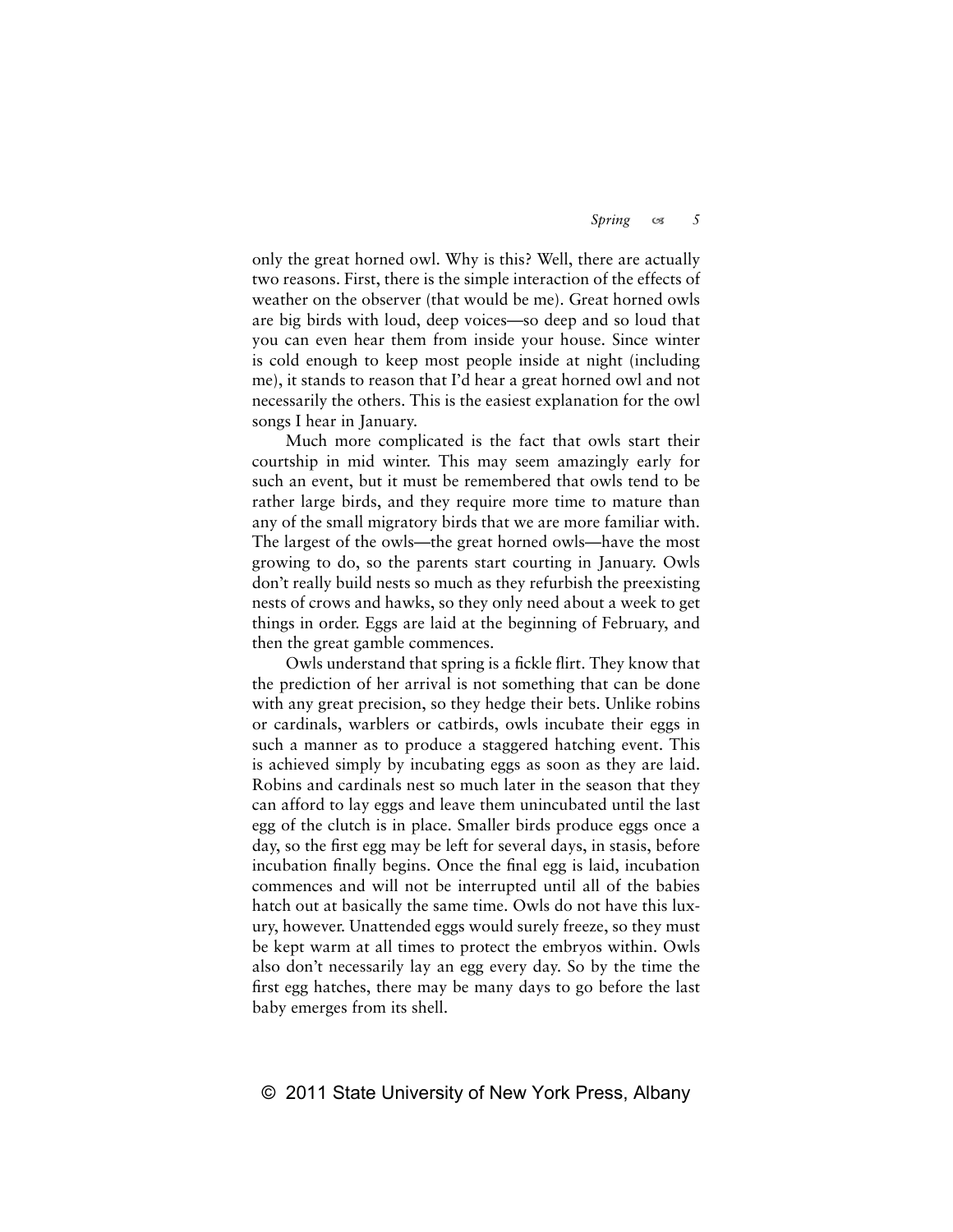### **6** *cg Still Speaking of Nature*

This is all because no one can truly predict the arrival of spring. The staggered hatching of owlets from their eggs is an insurance policy against bad timing. Little owls that hatch into a world that is still cold and snowy may not survive, whereas their younger siblings, still safe in the confines of their shells, will be spared. Sometimes a week can make a big difference and the babies that hatch out later will find the world a nicer place to be. The slightly smaller barred owls will compensate for their shorter growing times and wait until the beginning of March to start laying eggs. The little screech owls will wait until the end of March, after the human observance of the beginning of spring, to lay their eggs. All three species are attempting to time the greatest hunger of their new families to coincide with the greatest abundance of baby mammals that will fill the landscape. Even for owls, March seems too soon for spring.

Sooner or later, the cold will start to subside and the snows will start to disappear. The drip, drip, drip of meltwater is the herald of spring, but the first spring rain is her fanfare. Many of spring's actors start to take the stage long before her full glory is established, and each of them is like a drop of water melting off the landscape. The grackles appear . . . drip. The red-winged blackbirds appear . . . drip. The brown-headed cowbirds appear . . . drip. The flood is not fully formed, but you can sense it building. The turkey vultures appear . . . drip, drip. The mallards start pairing off and exploring every little puddle they can find . . . drip, drip. The skunk cabbage flowers poke their heads out above ground . . . drip, drip. The flood is beginning to take shape, but it is still little more than a trickle.

Then I hear the season's first killdeer calling from the lower field . . . gurgle. The crows start building nests in the shelter of spruces and pines . . . gurgle. And, as always, there will eventually come that special night when I hear the call of a woodcock from my lower field . . . gurgle, gurgle. But this is all preamble. This is the equivalent of listening to an orchestra warm up before a performance, and this cannot start without the establishment of rhythm—the rhythm of raindrops falling from the sky and hitting first ice, but later the softer surface of open water.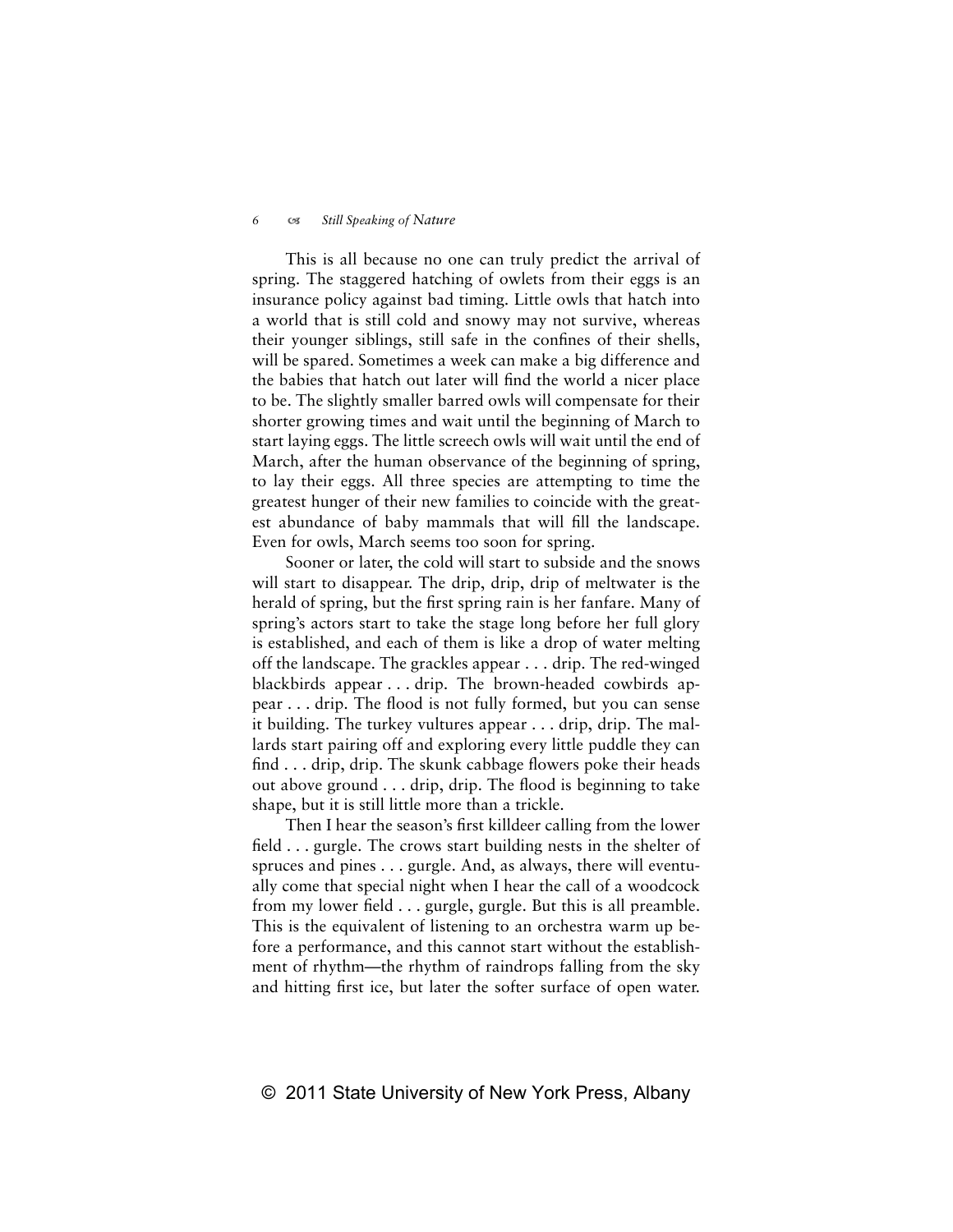Without that first spring rain you cannot hope to start the arpeggio that is the arrival of spring.

As a naturalist I spend a great deal of my time making the sorts of observations that keep me well informed of this rhythm, and many years ago I started keeping a field journal of the events of every season in every year. Looking through them from time to time allows me to keep my expectations realistic; to allow myself patience in the face of a fashionably late spring, and to avoid outright panic in those years when spring is unquestionably tardy. I see words printed on the page and I feel that I can trust them because, after all, I wrote them. I don't always manage to make the same kinds of observations every year, because my life is just as fluid as Nature itself, but there was one year when I managed to capture the essence of the first spring rain in words. I shall now take those few phrases and expand upon them in an effort to convey to you the sights and sounds of that day—to create a sense of place, as it were.

For me, the epitome of spring rains fell in Altamont, New York, on April 17, 2007. I woke up that morning to a gray sky that made no false promises of sunshine. It was already raining, and I could see a thin layer of fog above the snow in my field. The rain was not particularly heavy; in fact it was so gentle as to be almost comforting. The world was quiet, but there were signs that it was starting to stir.

I ate a quick breakfast, grabbed my camera, and got into my car. This was not a morning for the radio, so I cracked my windows and headed slowly down the road with only the occasional cycle of the wipers to keep me company. It reminded me so much of similar car trips from my early childhood; happy, quiet, and contemplative. I traced the track of a raindrop down the window with my finger as I had so often done as a boy.

I was on the lookout for anything, but not anything in particular. Nature is everywhere around us, but we still have to be in the right place at the right time. As it happened that morning, the right place was a small, secluded pond that I had never noticed before. In this case, it was the last remnants of the winter ice that caught my eye.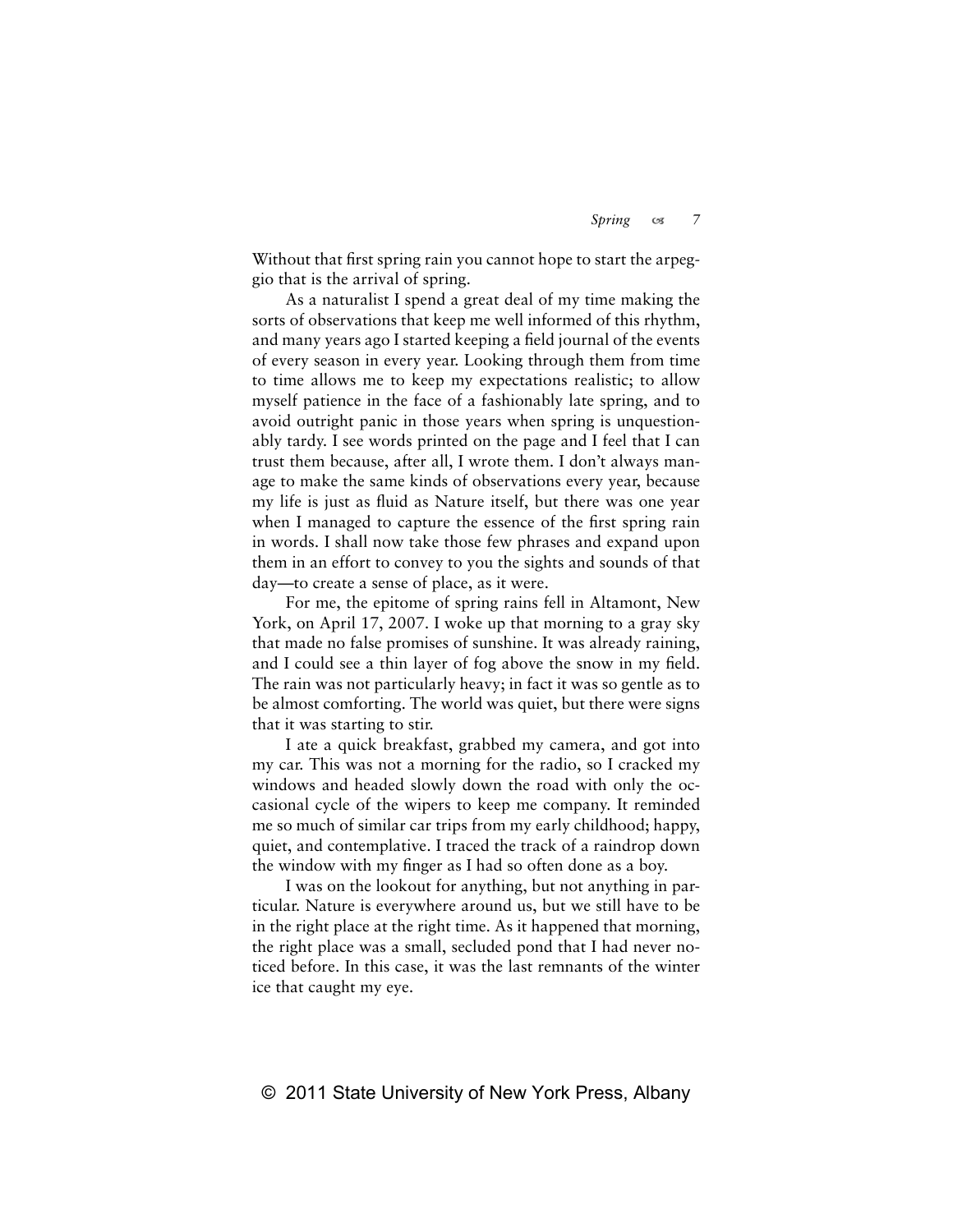### 8 *C<sub>8</sub> Still Speaking of Nature*

I brought my car to a stop, backed up just a little, and then pulled off to the side of the road. I scanned the woods with my binoculars and found that there was indeed a small pond hidden among the trees. Shielded from the road by a hedge of honeysuckle and raspberry bushes during the summer, the pond was impossible to see until the leaves dropped and let the secret out. Still, even then I managed to drive by this spot many times without noticing there was water just a little ways off the road.

There was still ice on the water, covering perhaps one third of the pond's surface area, and the rest of the pond was mostly water. The rain was gentle enough that I could see the individual halos of expanding waves sent out by the raindrops. Near the edge of the ice the halos slowed, interfered with by little slushy icebergs that had broken free. No Titanic would ply these waters, so the little bergs offered nothing more than accent to the scene; winter was losing its grip, but very slowly.

I was almost ready to put the car in gear and resume my search when a slight movement caught my eye. It took me a minute to figure out what it was I was looking at, but all of a sudden I realized that the little pond was serving as refuge and rest stop for a pair of hooded mergansers. Both birds were snoozing with bills snugly tucked under wings and both were ever so slowly drifting through the slushy margins of the water where it met the ice. Perhaps my notion that no Titanics plied these waters was a bit premature, though they certainly seemed in no danger of sinking.

I lowered the passenger side window and rested my lens on the door. I knew that there was absolutely no way I could get out of the car without scaring the mergansers, so I did my best to find a clear spot through the naked branches between me and my subjects before I snapped a photo. The end effect was one of very soft focus and the picture managed to capture the dark, introspective quality of the day. I visited the same little pond every day for the following week, but never saw the mergansers there again. I guess I just got lucky.

After taking the pictures of the mergansers I decided that it was time to continue. I put the car in gear, slowly moved off the snowy margin, and decided it was time to look for open water.